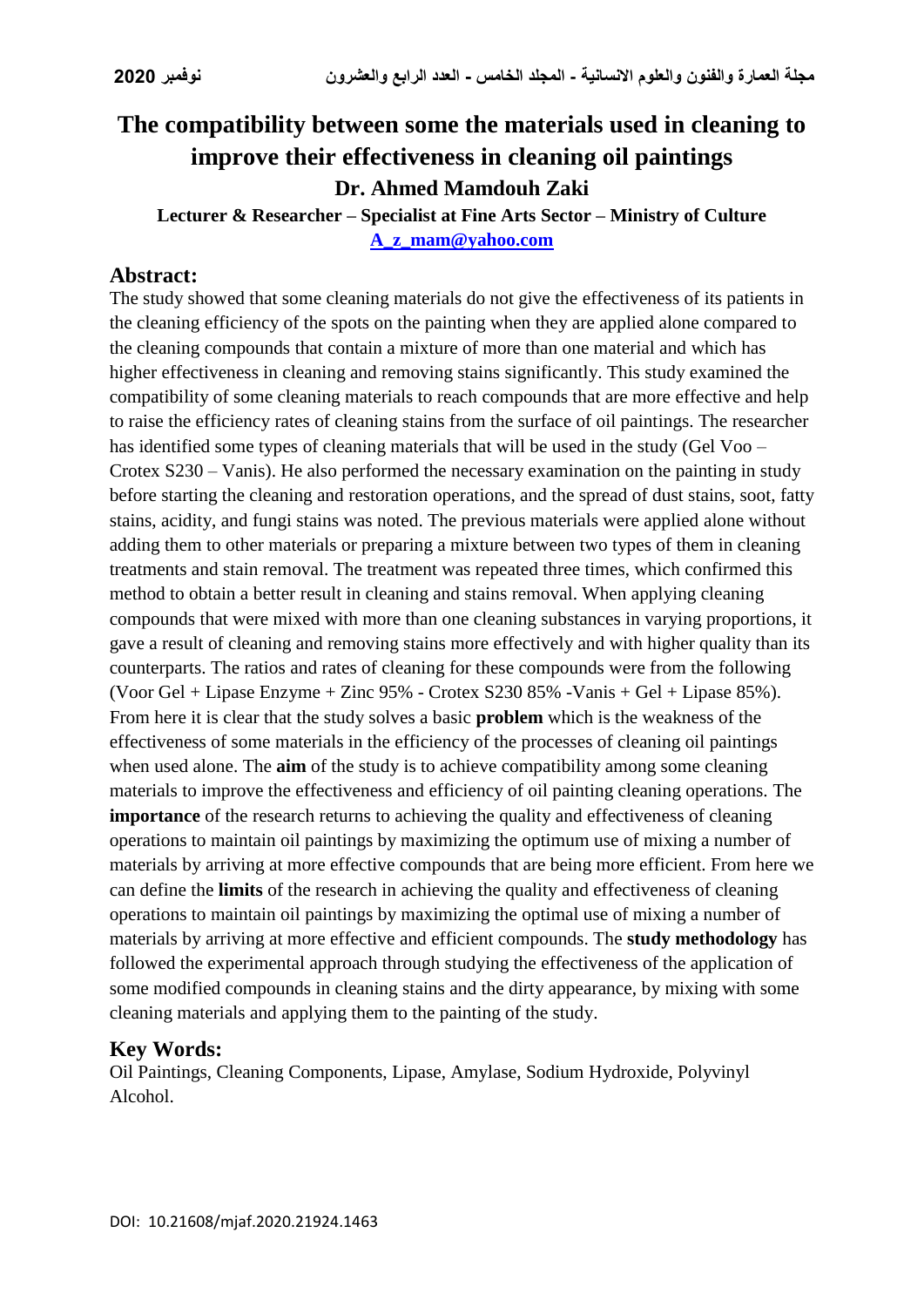# **The research Methodology**

The research is following the experimental approach through studying the effectiveness of applying some of the modified components in cleaning stains and dirty appearance by mixing some cleaning materials and apply them on the study painting.

In order to achieve the research goal, the following is studied: -

#### **1- Deterioration Aspects**

It is necessary to study the most important types of stains which cause distortion of many oil paintings, which are classified to surface stains that are found on the surface of the painting, and other internal stains that cause distortion of the painting ground layers, whether the varnish layer, colors or even the painting ground layer. If we want to know its types, we must make some analysis as below:

By the external examination for deterioration aspects for stains and dirt appearance, it was found that many of them are spread (dust, greasy stains, biological damage, caramel, dirt stains, greasy stains, soot, acidity stains). The researcher used some analysis techniques, Including:

# **2- Methods and Materials**

#### **2-1-Alaysis Methods**

#### **2.1.1. Optical Microscope**

The researcher examined the painting by using the optical microscope to obtain an enlarged image of components of painting, the color layer, and stains on the painting canvas through microscope lenses.

#### **2.1.2. Scanning Electron Microscope (S.E.M)**

Scanning electronic microscope SEM, was used to analyze the painting layers, to identify the fine details of a color layer and painting ground layer, identify the damaged processes, and to give a three-dimensional image**.**

#### **2.1.3. Microbiological Examination**

Based on the foregoing, the researcher took samples from the places of the appearance of fungal spots, and performed isolation and laboratory separation for it to identify their types. The fungus was isolated from the painting under study as follows: cotton swabs were placed and then transferred to the laboratory in sterile tubes.

# **2.2. Experimental Process**

### **2.2.1. Types of stains on painting OP-02**

Examination was observed by the spread of many stains types on the surface of the painting under study and canvas panel, these stains varied among (PH, Fungi, Dust, Mineral, Dirty appearance).

After observing most important aspects of the stains in the painting, we will provide now restoration steps, as follows:

#### **2.2.2. Restoration steps**

The study restoration plan was prepared as follows:

Specify the materials and tools that will be used.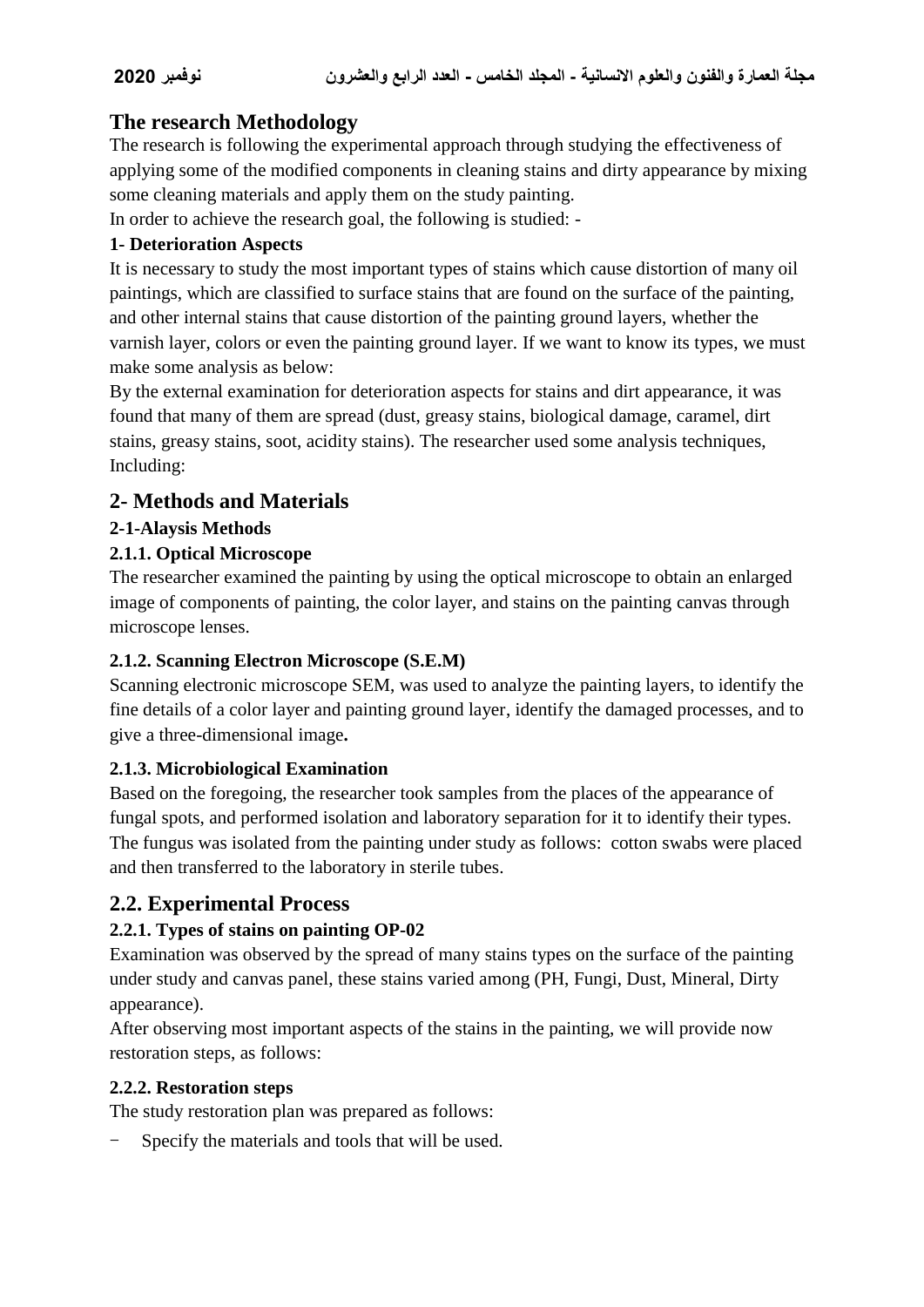- Implementation of the consolidation process and fix the color layer parts which separated the painting surface.

- Make a cleaning test for the materials used in the study, on the canvas painting.
- Cleaning painting canvas by using some modern components and record the result.
- Restoration of cuttings and rips areas in the canvas painting.

- Use of fungi-and insect-resistant components to protect the painting of exposure to biological damage.

Straighten canvas paintings by using the thermal iron, and then put the weight of the top of the painting canvas to straightening the fibers.

- Start consolidation of the canvas painting and applying it by spraying it towards horizontally.

- Inject and consolidate cracks in the color layer are found on the surface.
- Cleaning and stains removal.
- Filling the gaps in the painting ground layer.
- Completion and retouching of the color layer were lost.

- The final consolidation process for the painting surface by spraying it horizontally towards the painting fibers.

- Tightening and installing painting on prepared frame.

#### **2.2.3. Cleaning Process**

The researcher performed cleaning operations using some Compounds, such as (Vains – Crotexs230 – Gel Vool- Lipase Enzyme – Zinc).

# **The Result**

The appearance of spots varied and overlapped, especially on the histological carrier of the plaque as a result of poor environment and storage conditions, which were represented by acidic spots, dust, soot, fatty and fungal spots. It was also revealed by the scanning electron microscope that the imaging floor is very thin and has almost no thickness and is intertwined with the fibers of the tissue holders of the painting, where the average thickness of the layers of the painting is about 700 microns at a magnification force of 50X. The used cleaning materials gave the best result when the treatments were repeated 3 times in the cleaning process. Where a better result appeared in the ratio of removal and cleaning compared to applying one-time treatment to some types of stains. It also proved the effectiveness of the compounds used in cleaning when mixing them and adding them to other types compared to the application of treatments through a single substance, the rates of cleanliness for those compounds were as follows (the enzyme lipase + zinc 95% - Crotex S230 by 85% - Vanis + Voor Gel + Lipase 85%).

### **References:**

1- 'iibrahim eimad aldiyn, tarmim 'aemal alrasm almunafidhat ealaa alwrq, risalat majstir, qism altaswir, kuliyat alfunun aljamilat, jamieat al'iiskandariat , 2006 , s 67-98.

2- eabd alkarim , salwaa jadun w akharun , dirasat tathir eawamil altilafi almukhtalifat fi tilafi alathar alzujajiat almahfuzat bialmakhazin wamanhajiat aleilaj watatbiqaan ealaa 'athar zijajiin